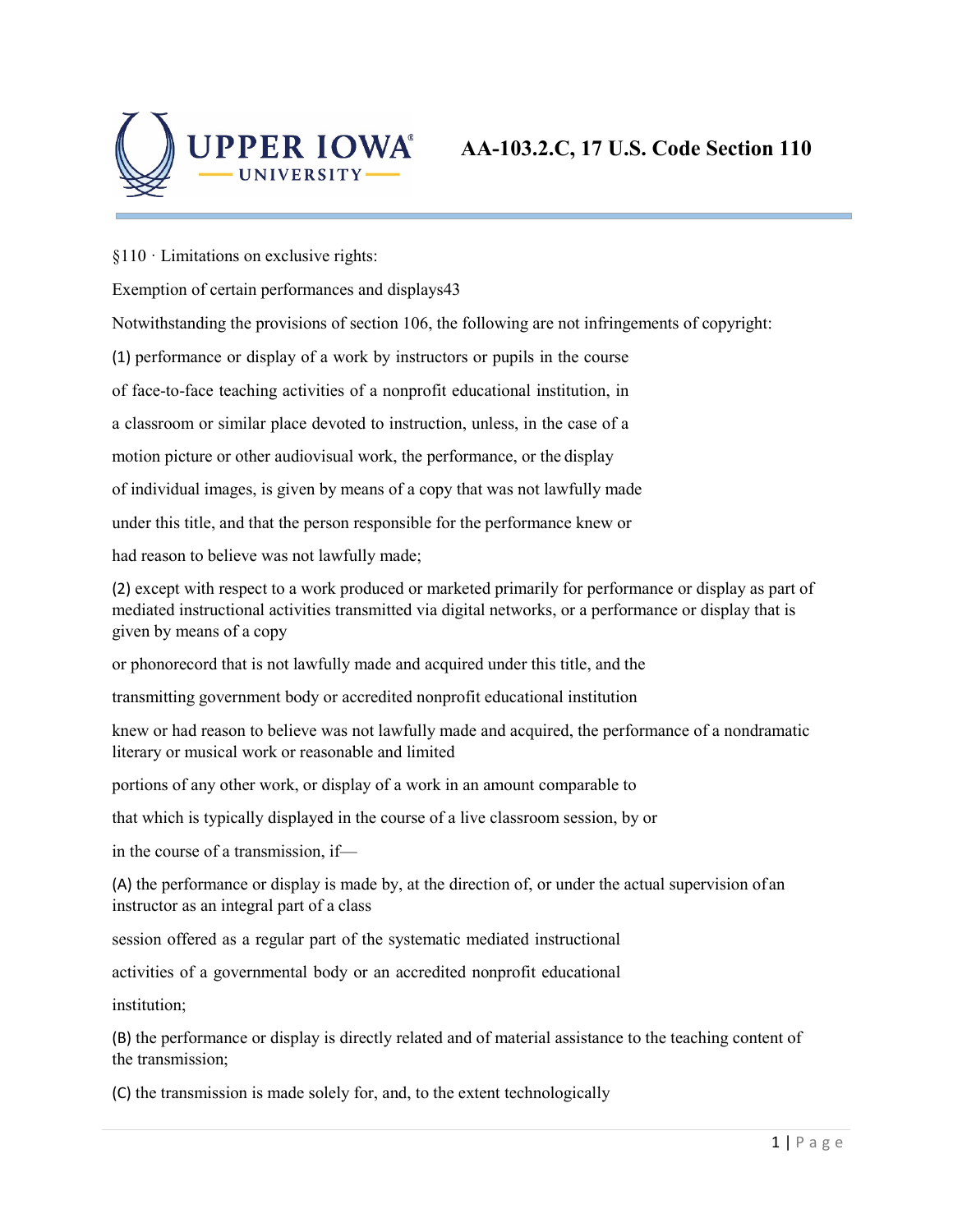feasible, the reception of such transmission is limited to—

(i) students officially enrolled in the course for which the transmission is made; or

(ii) officers or employees of governmental bodies as a part of their

official duties or employment; and

(D) the transmitting body or institution—

(i) institutes policies regarding copyright, provides informational materials to faculty, students, and relevant staff members that accurately

describe, and promote compliance with, the laws of the United States relating to copyright, and provides notice to students that materials used in

connection with the course may be subject to copyright protection; and

(ii) in the case of digital transmissions—

(I) applies technological measures that reasonably prevent—

(aa) retention of the work in accessible form by recipients of

the transmission from the transmitting body or institution for

longer than the class session; and

(bb) unauthorized further dissemination of the work in accessible form by such recipients to others; and

(II) does not engage in conduct that could reasonably be expected

to interfere with technological measures used by copyright owners to

prevent such retention or unauthorized further dissemination;

(3) performance of a nondramatic literary or musical work or of a dramaticomusical work of areligious nature, or display of a work, in the course of services at a place of worship or other religious assembly;

(4) performance of a nondramatic literary or musical work otherwise than

in a transmission to the public, without any purpose of direct or indirect commercial advantage and without payment of any fee or other compensation

for the performance to any of its performers, promoters, or organizers, if—

(A) there is no direct or indirect admission charge; or

(B) the proceeds, after deducting the reasonable costs of producing the

performance, are used exclusively for educational, religious, or charitable

purposes and not for private financial gain, except where the copyright

owner has served notice of objection to the performance under the following conditions:

(i) the notice shall be in writing and signed by the copyright owner

or such owner's duly authorized agent; and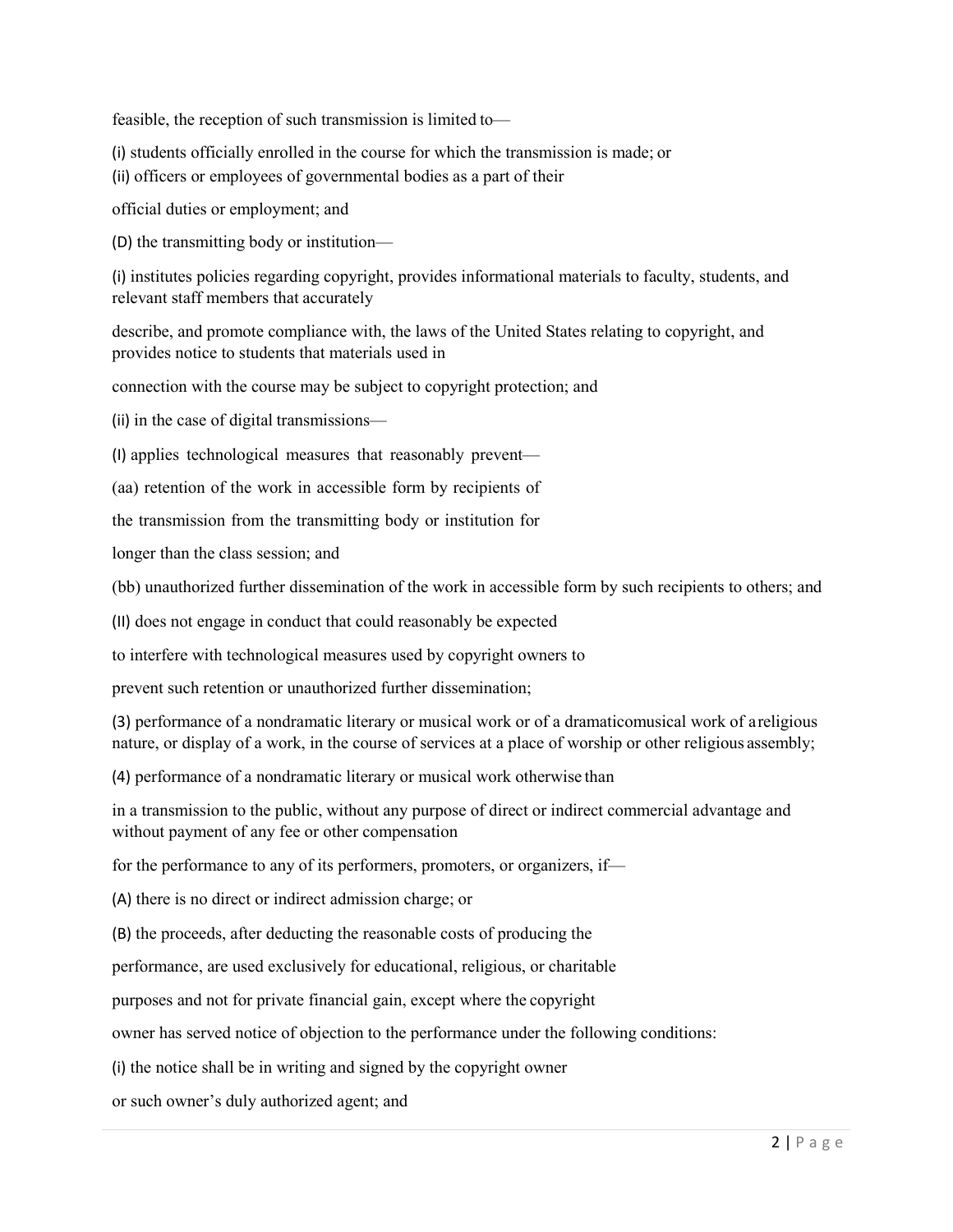(ii) the notice shall be served on the person responsible for the performance at least seven days before the date of the performance, and shall

state the reasons for the objection; and

(iii) the notice shall comply, in form, content, and manner of service, with requirements that the Register of Copyrights shall prescribe

by regulation;

(5)(A) except as provided in subparagraph (B), communication of a transmission embodying a performance or display of a work by the public reception

of the transmission on a single receiving apparatus of a kind commonly used

in private homes, unless—

(i) a direct charge is made to see or hear the transmission; or

(ii) the transmission thus received is further transmitted to the public;

(B) communication by an establishment of a transmission or retransmission embodying aperformance or display of a nondramatic musical

work intended to be received by the general public, originated by a radio

or television broadcast station licensed as such by the Federal Communications Commission, or, if an audiovisual transmission, by a cable system or

satellite carrier, if—

(i) in the case of an establishment other than a food service or drinking establishment, either the establishment in which the communication

occurs has less than 2,000 gross square feet of space (excluding space

used for customer parking and for no other purpose), or the establishment in which the communication occurs has 2,000 or more gross

square feet of space (excluding space used for customer parking and for

no other purpose) and—

(I) if the performance is by audio means only, the performance is

communicated by means of a total of not more than 6 loudspeakers,

of which not more than 4 loudspeakers are located in any 1 room or

adjoining outdoor space; or

(II) if the performance or display is by audiovisual means, any

visual portion of the performance or display is communicated by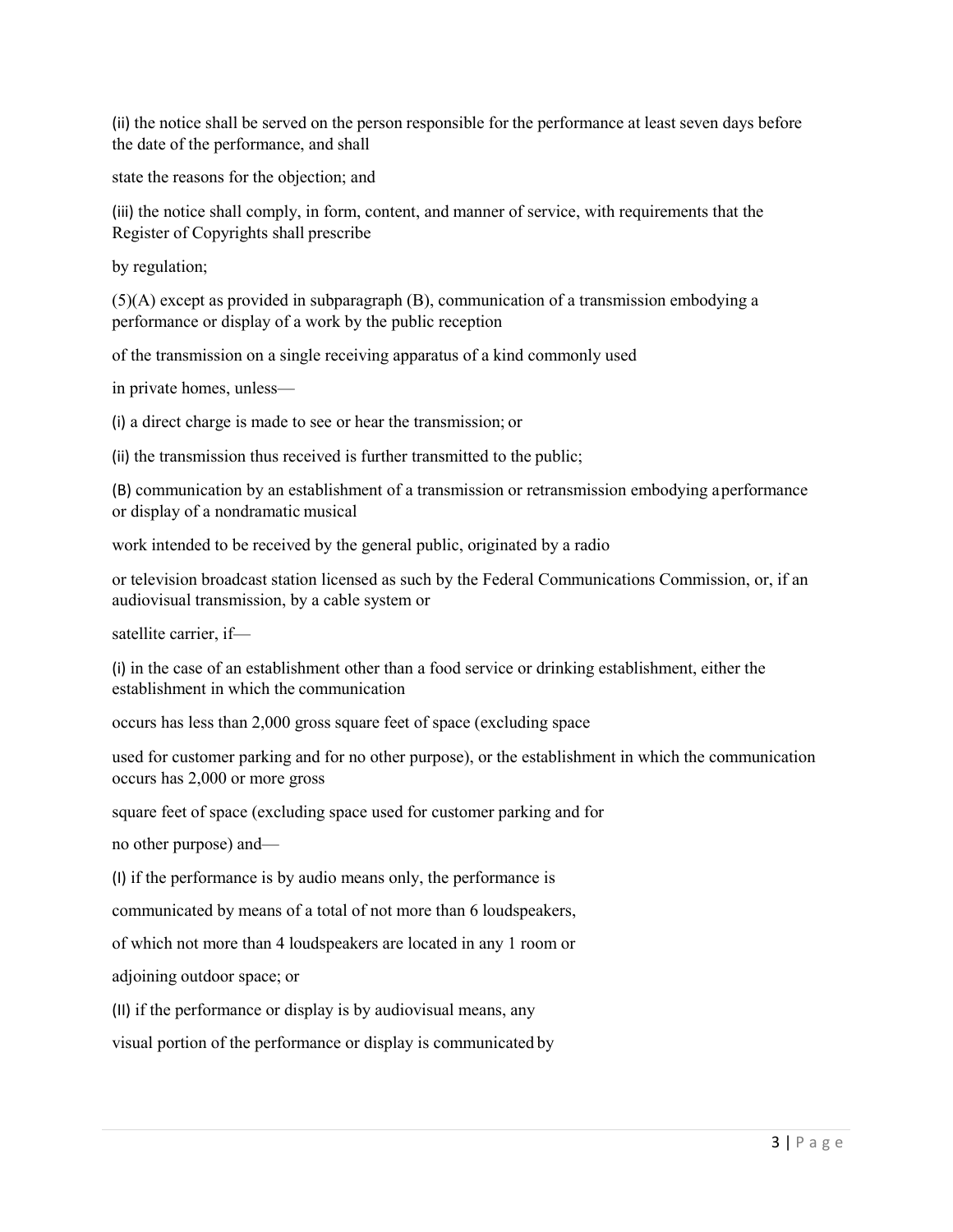means of a total of not more than 4 audiovisual devices, of which not more than 1 audiovisual device is located in any 1 room, and no such

audiovisual device has a diagonal screen size greater than 55 inches,

and any audio portion of the performance or display is communicated by means of a total of not more than 6 loudspeakers, of which

not more than 4 loudspeakers are located in any 1 room or adjoining

outdoor space;

(ii) in the case of a food service or drinking establishment, either the

establishment in which the communication occurs has less than 3,750

gross square feet of space (excluding space used for customer parking

and for no other purpose), or the establishment in which the communication occurs has 3,750 gross square feet of space or more (excluding

space used for customer parking and for no other purpose) and—

(I) if the performance is by audio means only, the performance is

communicated by means of a total of not more than 6 loudspeakers,

of which not more than 4 loudspeakers are located in any 1 room or

adjoining outdoor space; or

(II) if the performance or display is by audiovisual means, any visual

portion of the performance or display is communicated by means of a

total of not more than 4 audiovisual devices, of which not more than 1

audiovisual device is located in any 1 room, and no such audiovisual

device has a diagonal screen size greater than 55 inches, and any audio

portion of the performance or display is communicated by means of

a total of not more than 6 loudspeakers, of which not more than 4

loudspeakers are located in any 1 room or adjoining outdoor space;

(iii) no direct charge is made to see or hear the transmission or retransmission;

(iv) the transmission or retransmission is not further transmitted beyond the establishment where it is received; and

(v) the transmission or retransmission is licensed by the copyright

owner of the work so publicly performed or displayed;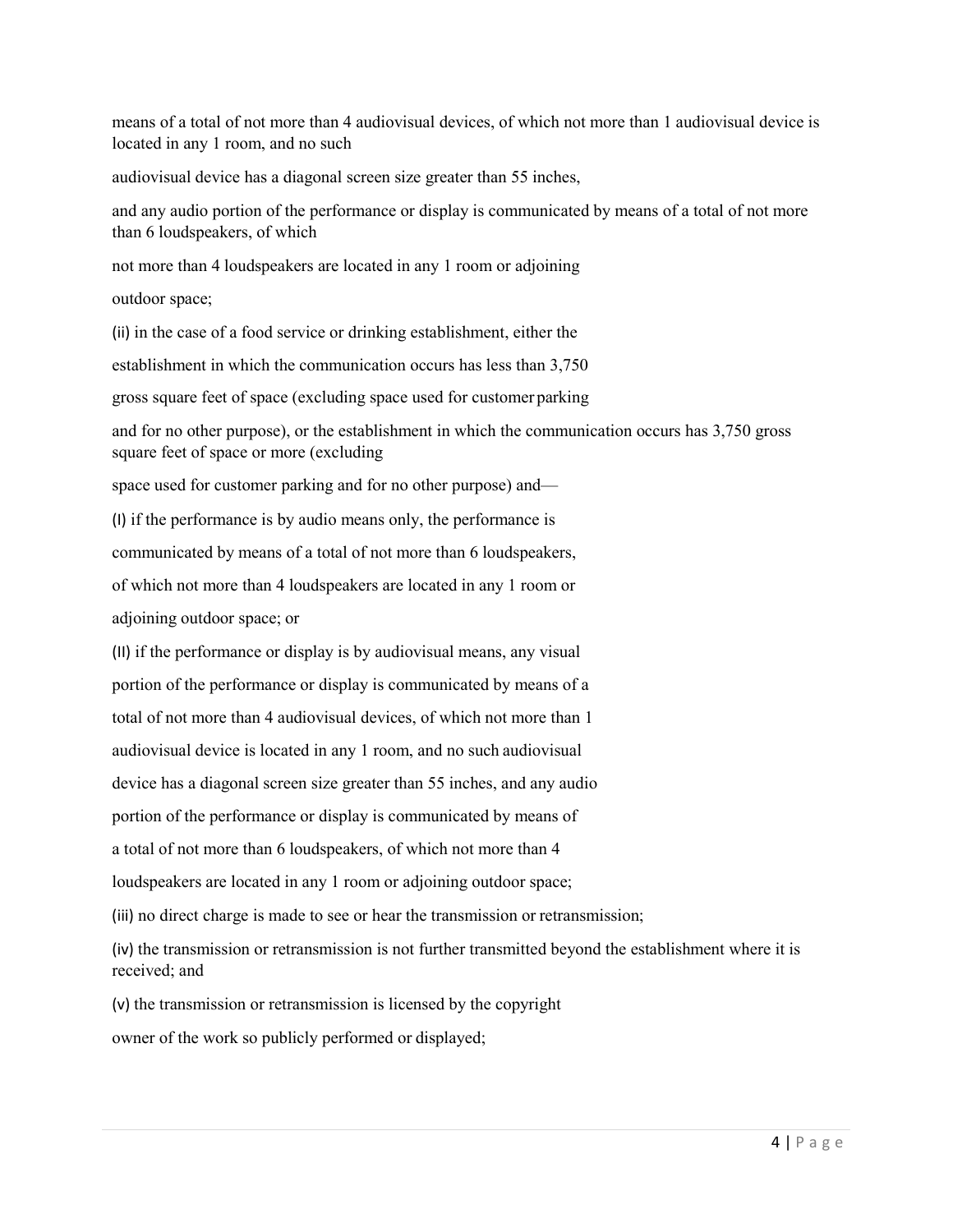(6) performance of a nondramatic musical work by a governmental body or a nonprofit agricultural or horticultural organization, in the course of an annual agricultural or horticultural fair or exhibition conducted by such body

or organization; the exemption provided by this clause shall extend to any liability for copyright infringement that would otherwise be imposed on such

body or organization, under doctrines of vicarious liability or related infringement, for a performance by a concessionaire, business establishment, or other

person at such fair or exhibition, but shall not excuse any such person from

liability for the performance;

(7) performance of a nondramatic musical work by a vending establishment

open to the public at large without any direct or indirect admission charge,

where the sole purpose of the performance is to promote the retail sale of copies or phonorecords of the work, or of the audiovisual or other devices

utilized in such performance, and the performance is not transmitted beyond

the place where the establishment is located and is within the immediate area

where the sale is occurring;

(8) performance of a nondramatic literary work, by or in the course of

a transmission specifically designed for and primarily directed to blind or other

handicapped persons who are unable to read normal printed material as a result

of their handicap, or deaf or other handicapped persons who are unable to hear

the aural signals accompanying a transmission of visual signals,

if the performance is made without any purpose of direct or indirect commercial advantage and its transmission is made through the facilities of: (i)

a governmental body; or (ii) a noncommercial educational broadcast station (as

defined in section 397 of title 47); or (iii) a radio subcarrier authorization (as

defined in 47 CFR 73.293–73.295 and 73.593–73.595); or (iv) a cable system

(as defined in section 111 (f));

(9) performance on a single occasion of a dramatic literary work published at least ten years before the date of the performance, by or in the course of a transmission specifically designed for and primarily directed to blind or other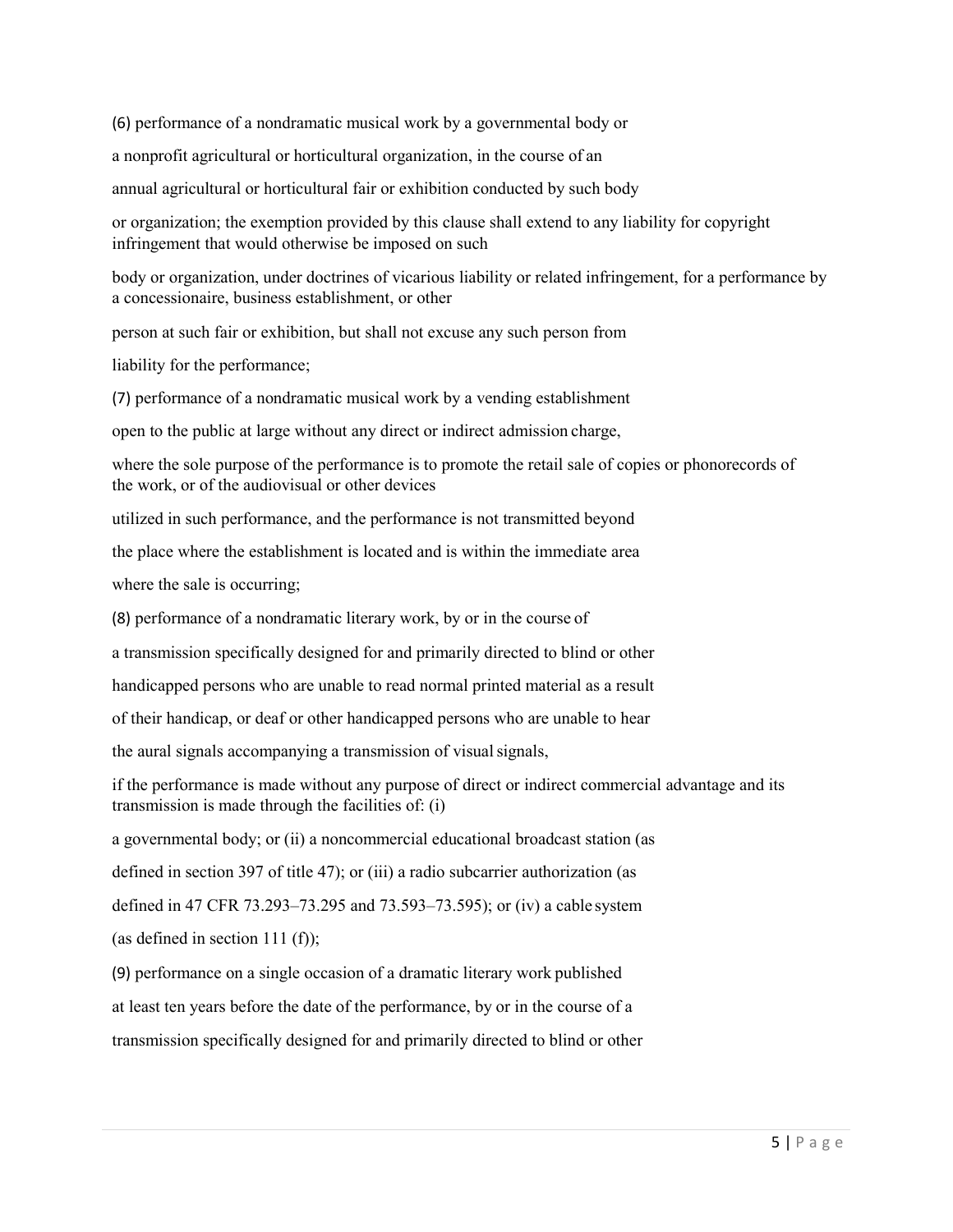handicapped persons who are unable to read normal printed material as a result of their handicap, if the performance is made without any purpose of direct or indirect commercial advantage and its transmission is made through the facilities of a radio subcarrier authorization referred to in clause (8) (iii), Provided, That the provisions of this clause shall not be applicable to more than one performance of the same work by the same performers or under the auspices of the same organization;

(10) notwithstanding paragraph (4), the following is not an infringement of copyright: performance of a nondramatic literary or musical work in the course of a social function which is organized and promoted by a nonprofit veterans' organization or a nonprofit fraternal organization to which the general public is not invited, but not including the invitees of the organizations,

if the proceeds from the performance, after deducting the reasonable costs of producing the performance, are used exclusively for charitable purposes and not for financial gain. For purposes of this section the social functions of any college or university fraternity or sorority shall not be included unless the social function is held solely to raise funds for a specific charitable purpose; and (11) the making imperceptible, by or at the direction of a member of a private household, of limited portions of audio or video content of a motion picture, during a performance in or transmitted to that household for private home viewing, from an authorized copy of the motion picture, or the creation or provision of a computer program or other technology that enables such making imperceptible and that is designed and marketed to be used, at the direction of a member of a private household, for such making imperceptible, if no fixed copy of the altered version of the motion picture is created by such

computer program or other technology.

The exemptions provided under paragraph (5) shall not be taken into account in any administrative, judicial, or other governmental proceeding to set

or adjust the royalties payable to copyright owners for the public performance or display of their works. Royalties payable to copyright owners for any public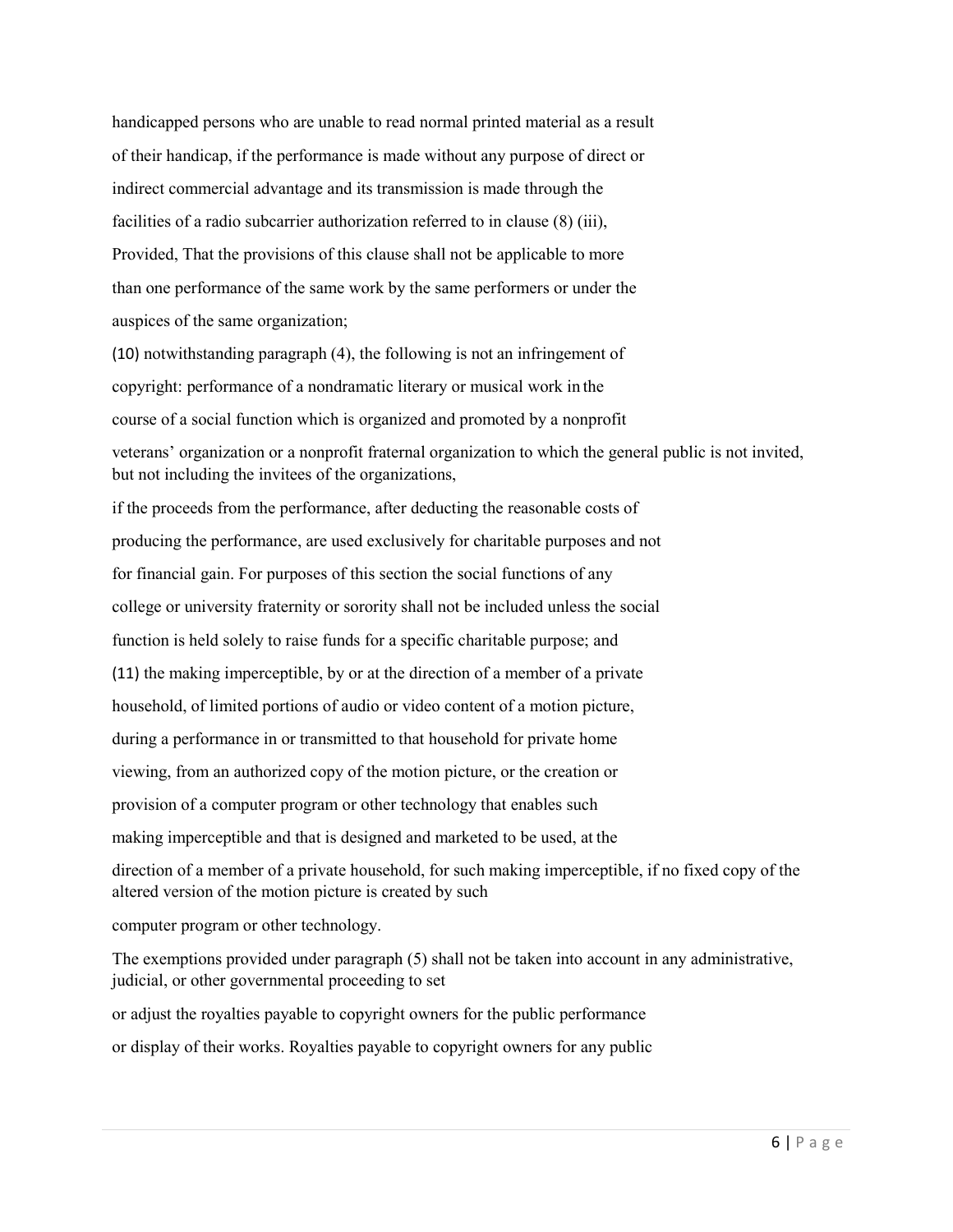performance or display of their works other than such performances or displays as are exempted under paragraph (5) shall not be diminished in any respect as a result of such exemption.

In paragraph (2), the term "mediated instructional activities" with respect to the performance or display of a work by digital transmission under this section refers to activities that use such work as an integral part of the class experience, controlled by or under the actual supervision of the instructor and analogousto the type of performance or display that would take place in a live classroom setting. The term does not refer to activities that use, in 1 or more class sessions of a single course, such works as textbooks, course packs, or other material in any media, copies or phonorecords of which are typically purchased or acquired by the students in higher education for their independent use and retention or are

typically purchased or acquired for elementary and secondary students for their possession and independent use.

For purposes of paragraph (2), accreditation—

(A) with respect to an institution providing post-secondary education, shall

be as determined by a regional or national accrediting agency recognized by

the Council on Higher Education Accreditation or the United States Department of Education; and

(B) with respect to an institution providing elementary or secondary education, shall be as recognized by the applicable state certification or licensing

procedures.

For purposes of paragraph (2), no governmental body or accredited nonprofit educational institution shall be liable for infringement by reason of the transient or temporary storage of material carried out through the automatic technical process of a digital transmission of the performance or display of that material as authorized under paragraph (2). No such material stored on the system or network controlled or operated by the transmitting body or institution under this paragraph shall be maintained on such system or network in a manner ordinarily accessible to anyone other than anticipated recipients. No such copy shall be

maintained on the system or network in a manner ordinarily accessible to such